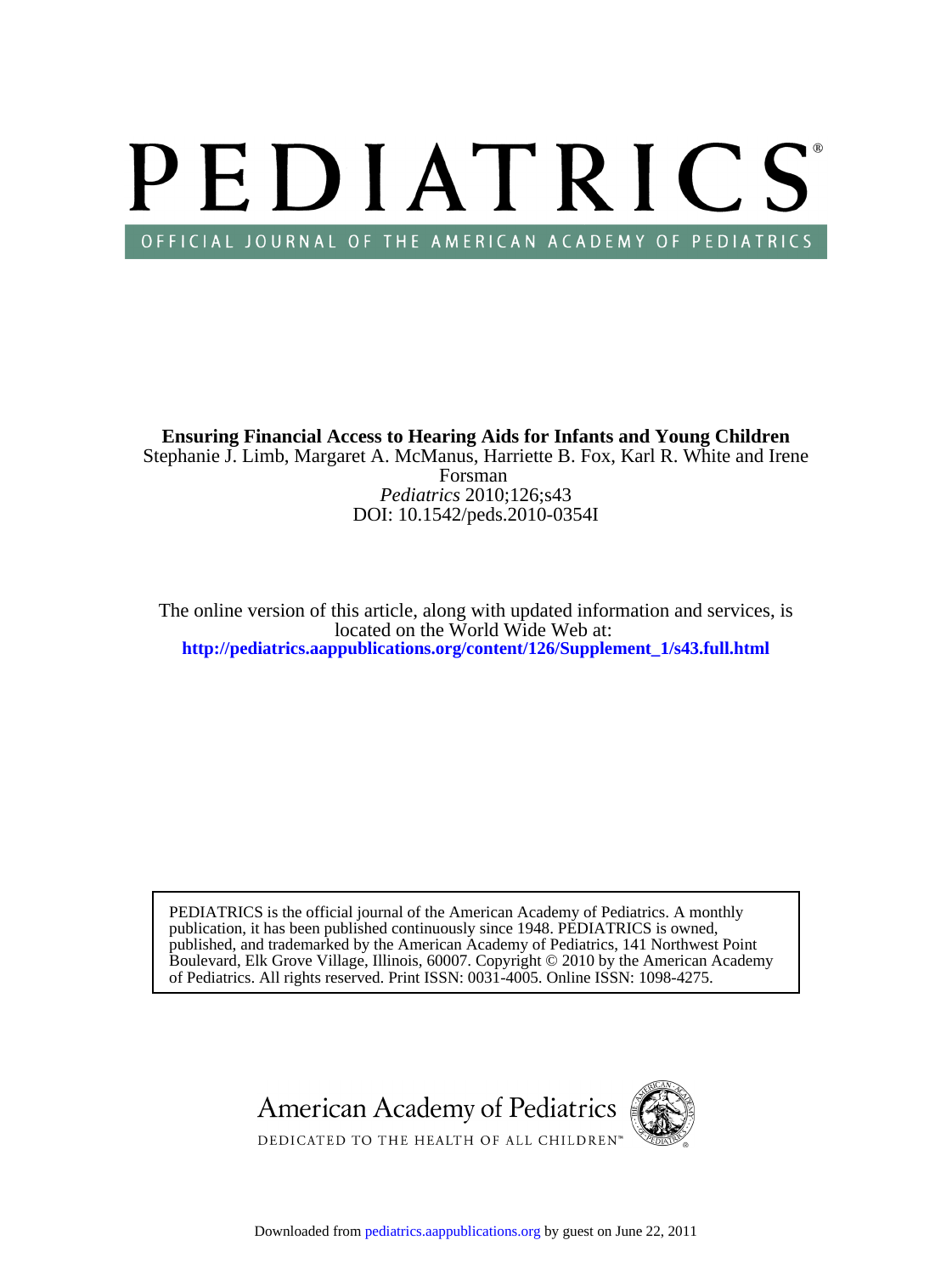# Ensuring Financial Access to Hearing Aids for Infants and Young Children

AUTHORS: Stephanie J. Limb, MA,<sup>a</sup> Margaret A. McManus, MHS,<sup>a</sup> Harriette B. Fox, MSS,<sup>a</sup> Karl R. White, PhD,<sup>b</sup> and Irene Forsman, MS, RNc

*aMaternal and Child Health Policy Research Center, Washington, DC; bNational Center for Hearing Assessment and Management, Utah State University, Logan, Utah; and <sup>c</sup> Maternal and Child Health Bureau, Health Resources and Services Administration, US Department of Health and Human Services, Rockville, Maryland*

#### **KEY WORDS**

deaf, hearing aids, assistive technology, early intervention, newborn hearing screening, reimbursement, health insurance

#### **ABBREVIATIONS**

EHDI—Early Hearing Detection and Intervention

- CHIP—Children's Health Insurance Program
- IDEA—Individuals With Disabilities Education Act
- VA—Department of Veterans Affairs

EPSDT—Early and Periodic Screening, Diagnosis, and Treatment

The opinions expressed in this article are those of the authors and do not necessarily reflect those of the US Department of Health and Human Services or its components.

www.pediatrics.org/cgi/doi/10.1542/peds.2010-0354I

doi:10.1542/peds.2010-0354I

Accepted for publication May 19, 2010

Address correspondence to Margaret A. McManus, MHS, Maternal and Child Health Policy Research Center, 750 17th St NW, Suite 1100, Washington, DC 20006. E-mail: mmcmanus@thenationalalliance.org

PEDIATRICS (ISSN Numbers: Print, 0031-4005; Online, 1098-4275).

Copyright © 2010 by the American Academy of Pediatrics

**FINANCIAL DISCLOSURE:** *The authors have indicated they have no financial relationships relevant to this article to disclose.*

# abstract

Many young children with permanent hearing loss do not receive hearing aids and related professional services, in part because of public and private financing limitations. In 2006 the Children's Audiology Financing Workgroup was convened by the National Center for Hearing Assessment and Management to evaluate and make recommendations about public and private financing of hearing aids and related professional services for 0- to 3-year-old children. The workgroup recommended 4 possible strategies for ensuring that all infants and young children with hearing loss have access to appropriate hearing aids and professional services: (1) clarify that the definition of assistive technology, which is a required service under Part C of the Individuals With Disabilities Education Act (IDEA), includes not only analog hearing aids but also digital hearing aids with appropriate features as needed by young children with hearing loss; (2) clarify for both state Medicaid and Children's Health Insurance Programs that digital hearing aids are almost always the medically necessary type of hearing aid required for infants and young children and should be covered under the Early and Periodic Screening, Diagnosis, and Treatment (EPSDT) program; (3) encourage the passage of private health insurance legislative mandates to require coverage of appropriate digital hearing aids and related professional services for infants and young children; and (4) establish hearing-aid loaner programs in every state. The costs of providing hearing aids to all 0- to 3-year old children in the United States are estimated here. *Pediatrics* 2010;126:S43–S51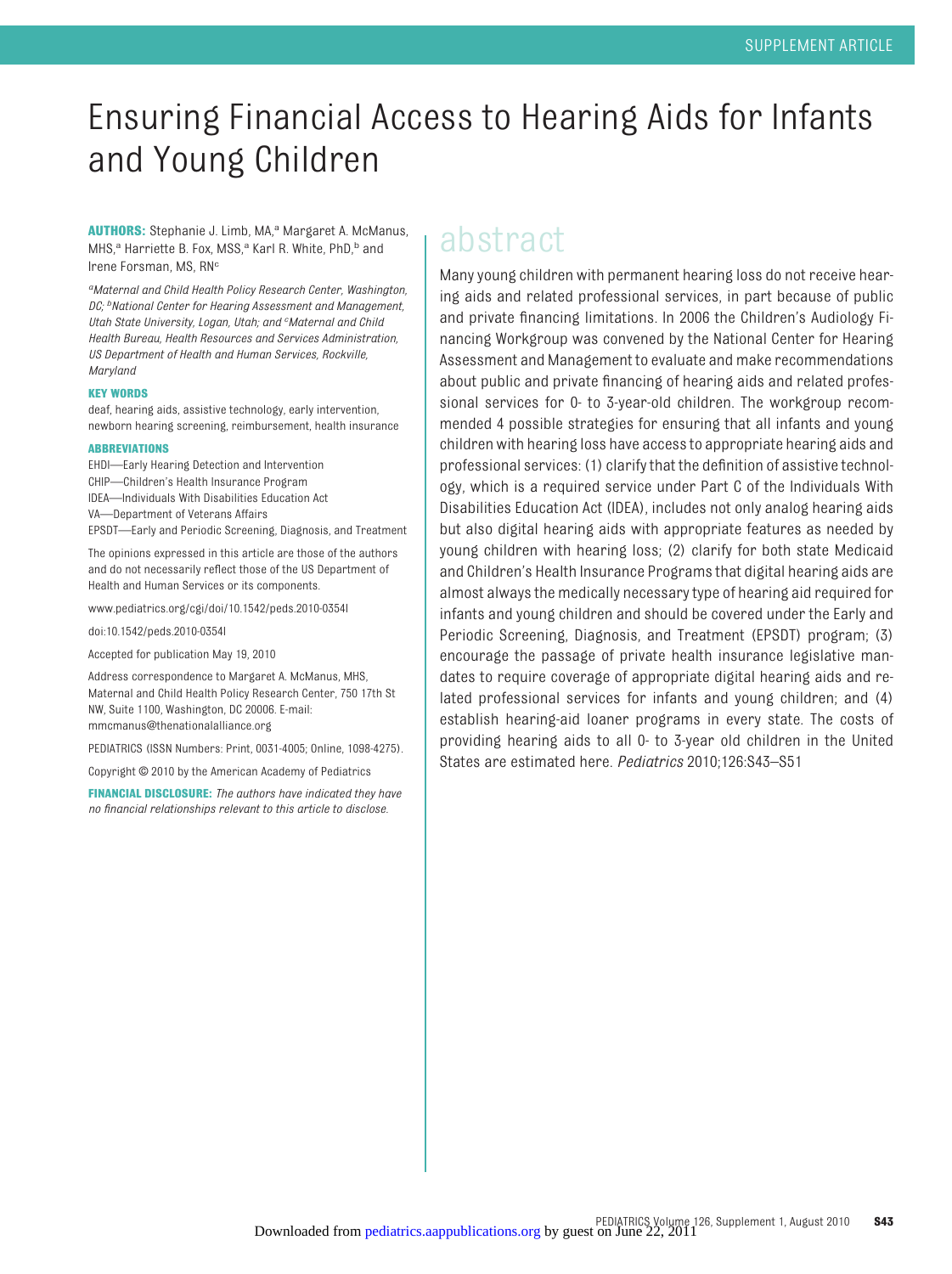The US Public Health Service's Healthy People  $2010$  goals<sup>1</sup> call for increased access to hearing technology and rehabilitative services, including hearing aids, cochlear implants, and assistive or augmentative devices. Although 95% of newborns in the United States are now screened for hearing loss, many of those who do not pass newborn hearing screening do not receive the follow-up services they need, including timely access to hearing aids.2–4 In a 2003 survey to which coordinators of all state Early Hearing Detection and Intervention (EHDI) programs responded, 88% cited financing problems for hearing aids as a significant problem for young children with hearing loss.3

In this article we summarize the findings and recommendations of the Children's Audiology Financing Workgroup, which was convened in 2006 by the National Center for Hearing Assessment and Management (NCHAM) to consider what is known about public and private financing for hearing aids and related professional services and to develop recommendations for improving access to these services for infants and young children with permanent hearing loss. Pediatricians need to be aware of this information, because parents of children who are newly identified with hearing loss depend on them as a primary source of guidance about how to obtain the services their child needs.4

# **HEARING LOSS IN INFANTS AND YOUNG CHILDREN: PREVALENCE, CONSEQUENCES, AND COSTS**

Significant hearing loss is one of the most common birth defects in the United States:  $\sim$ 3 newborns per 1000 are deaf or hard-of-hearing,<sup>5</sup> and approximately twice that many more acquire permanent hearing loss by school age.<sup>6</sup> The configurations of hearing loss are more varied in children than in adults, and children are more likely to have asymmetric losses than adults.<sup>7</sup> Consequently, children's hearing aids should have different characteristics than those used by adults. Optimally, children's hearing aids should make all speech sounds audible and comfortable and ensure that high input intensities are limited to a safe level. Relatively recently developed digital hearing aids with features such as automatic feedback cancellation, multiple channels, expansion to reduce low-level noise, and wide dynamic range compression can achieve these goals, whereas analog hearing aids cannot.<sup>8-11</sup>

If permanent hearing loss of any severity is not identified early and treated correctly, there are serious negative consequences for children, their families, and society. Without appropriate access to language, hearing technology, and early intervention, children with hearing loss almost always fall behind their peers in language, cognition, and social-emotional development.12,13 Even unilateral loss has substantial negative consequences for academic achievement.14,15 The costs to society are also significant in terms of direct medical costs, special education expenditures, and lost productivity. In 2000, the annual average education expenditure per student for a child with hearing loss was more than twice that for a child without a disability (\$15 992 vs \$6556),16 and the estimated lifetime economic cost of hearing loss in children is more than \$2 billion (an average of  $$417,000$  per child).<sup>17</sup> For most children with permanent hearing loss, many of the negative outcomes can be minimized or avoided completely with early identification and intervention, including the use of appropriate hearing technology.18–20

# **FINANCIAL BARRIERS TO ACCESSING HEARING AIDS FOR INFANTS AND YOUNG CHILDREN**

Despite the demonstrated advantages of early intervention, only  $\sim$  64% of infants diagnosed with permanent hearing loss are reported to be enrolled in early intervention before 6 months of age.4 As discussed in other articles in this supplemental issue,21,22 there are many reasons why infants who do not pass the newborn hearing-screening test are lost to follow-up, including poor communication with parents, insufficient numbers of audiologists with pediatric expertise, and lack of knowledge among health professionals about the consequences of hearing loss.23,24 Pediatricians who understand these issues can help parents obtain the resources and services their child needs.4 In this article we summarize the range of audiology financing problems, present a new national cost estimate for audiology and related health services, and outline a series of recommendations from the Children's Audiology Financing Work Group with respect to Medicaid, the Children's Health Insurance Program (CHIP), private health insurance, and hearing-aid loaner programs.

# **Medicaid and the CHIP**

More than half of all infants and young children in the United States are enrolled in the Medicaid and CHIP programs,25 and unlike private health insurance, all Medicaid programs and nearly all CHIP programs cover hearing aids for children.26 As discussed in detail elsewhere in this supplemental issue, $27$  access to appropriate hearing aids and related professional services is nonetheless limited for children covered by Medicaid because of low reimbursement rates in many states, coverage restrictions and limits, limited availability of pediatric audiologists, restrictions caused by definitions of medi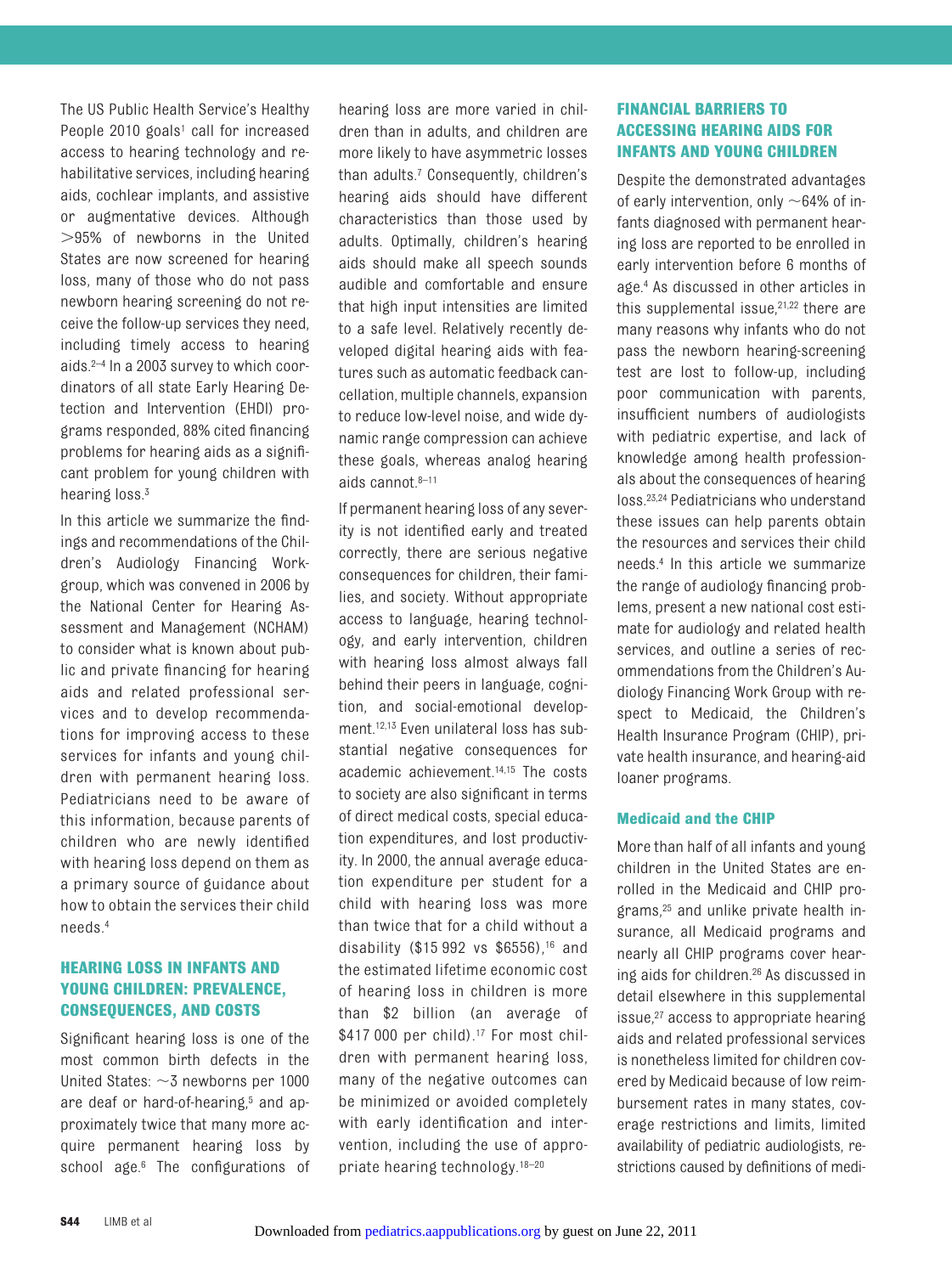cal necessity, and difficulties experienced by providers in obtaining timely authorization and reimbursement.

# *Low Reimbursement Rates*

Average Medicaid fees for digital hearing aids are only 38% of those paid by private health insurers.27 The workgroup noted that many audiologists with pediatric expertise are not participating or are limiting their participation in public programs because of low reimbursement rates. The difficulties caused by low reimbursement rates are exacerbated because current Medicaid reimbursement rates do not adequately take into account the additional time required to provide services to young children compared with providing the same service to adults. Audiologists have also reported delays in receiving payment and burdensome paperwork requirements that further reduce their interest in participating in Medicaid or the CHIP.

#### *Medical-Necessity Restrictions*

In all states, Medicaid programs use medical-necessity guidelines when deciding what services will be covered. Such guidelines often require the least costly acceptable alternative to be chosen, according to workgroup members. This can cause problems, because those who write Medicaid policies often do not realize that most young children with hearing loss need features that are only available on digital hearing aids, which are usually more costly.

#### *Coverage Restrictions and Limits*

Given that more than half of all young children are covered by Medicaid or the CHIP,25 the workgroup was concerned that these children frequently do not receive the most appropriate hearing aids: digital hearing aids with specific features. Also, when states contract with managed care organizations to provide hearing-aid services, it seems that Medicaid coverage policy is often not well understood, and hearing aids are sometimes not covered. Although only 3 of the 36 states that operated separate CHIP programs in 2005 did not cover hearing aids at all, 6 other states imposed dollar limits. In addition, 5 states limited the number of hearing aids for which they will pay during a given time period.27

# *Limited Access to Audiologists With Pediatric Expertise*

Audiologist workforce shortages exist throughout much of the United States, in part because of increased demand for audiology services that resulted from the expansion of universal newborn hearing screening. The Bureau of Labor Statistics has projected the need for 1000 more audiologists by 2014 to meet the growing demand for services.28Workforce needs are particularly acute for audiologists who have the training, expertise, and equipment to work with young children.

#### *Timely Access to Amplification*

Many families and audiologists have reported frequent delays in getting timely access to hearing aids because of lengthy approval procedures.

#### **Private Health Insurance**

Approximately 40% of all infants and young children in the United States are privately insured,29 and these private plans generally do not cover children's hearing aids.<sup>30,31</sup> In addition to the pervasive lack of hearing-aid coverage, the workgroup identified the following problems with private health insurance as a source of funding for hearing aids for children.

#### *Lack of Employer Awareness*

Insurers and employers are not well informed about the importance of hearing aids for young children and

the consequences of hearing loss and delayed identification among children.

# *Hearing-Aid Riders Seldom Taken by Employers*

Insurers may offer hearing-aid coverage riders on their policies, but employers seldom take the rider options because of the increased costs required.

# *Mandated Benefits Do Not Cover Full Cost*

In the 7 states with mandated coverage of hearing aids as of January 1, 2006, there are typically dollar limits that range from \$400 to \$1400 per ear per 36 months, which results in high out-of-pocket expenditures for families.

#### *Plan Network Provider Restrictions*

Families sometimes have to pay higher fees for audiologists with pediatric expertise because they are often not innetwork, preferred providers.

#### **Part C Early-Intervention Program**

In 1997, Congress passed Pub L. No. 99 – 457 (the Individuals With Disabilities Education Act [IDEA]), which gives resources and guidelines for all states to provide early-intervention services to 0- to 3-year-old children with disabilities. Better coordination between this federal program and the activities of state EHDI programs would help ensure that young children with hearing loss have access to hearing aids and related professional services. The following factors limit the degree to which Part C is helping children with hearing loss gain access to hearing aids.

# *Variability in States' Early-Intervention Program Eligibility Criteria Related to Hearing Loss*

Federal regulations that accompany the law (34 CFR Part 303.16) require states to provide appropriate early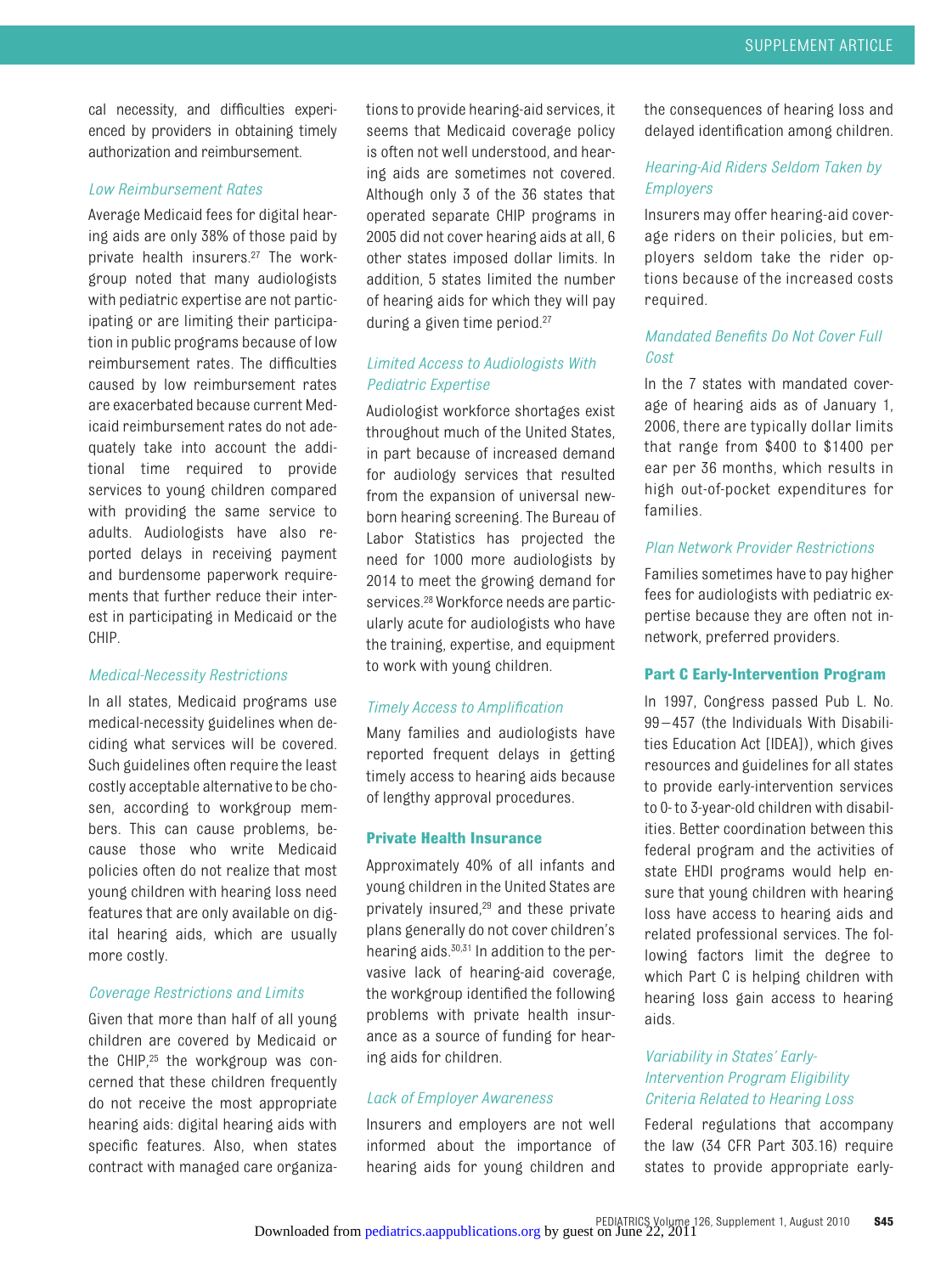intervention services to any infant or toddler who "is experiencing developmental delays as measured by appropriate diagnostic instruments and procedures in one or more of the areas of cognitive development, physical development, communication development, and adaptive development" or who has "a diagnosed physical or mental condition that has a high probability of resulting in developmental delay." Infants and toddlers with permanent hearing loss will almost always exhibit developmental delays in 1 or more of the specified developmental areas if appropriate early-intervention services are not provided.12 However, existing development assessments are not sensitive enough to measure these delays until children are at least 1 year old, which is far too late for earlyintervention programs to begin.18–20,32 Most states stipulate that infants and young children with "hearing loss" are eligible for services. However, the type and degree of hearing loss that must be present to be eligible is different from state to state, $33$  and some states only provide services to children with more severe degrees of hearing loss, although there is clear evidence that children with mild and moderate hearing loss would also benefit from hearing aids.18,34

# *Part C Statute/Regulations Are Silent on Whether Hearing Aids Are an Assistive Technology*

It seems that Part C programs in most states consider hearing aids to be a noncovered medical device. Neither the statute nor the regulations explicitly address hearing aids, and at the time that the workgroup met, there had been no policy letters from the Department of Education or pertinent legal cases to clarify this issue. Moreover, even among states that do cover them, digital hearing aids with the most appropriate features may not be fully covered because of funding limitations.

#### *Limited Funding*

Unlike Part B of the IDEA, for which funding has steadily increased over the last decade, Part C funding has increased an average of only 1% per year since 2002.35 Limited funding has led to delays in timely evaluations and eligibility determinations.

# **Hearing-Aid Loaner and Other Programs**

Other publicly and privately supported programs that could pay for hearing aids and related services are hearingaid loaner programs, state Title V programs for children with special health care needs, and Assistive Technology Act programs. Hearing-aid loaner programs currently operate in 28 states but serve relatively few children.<sup>36</sup> These programs are administered by multiple sources, including Part C, state agencies, service organizations (such as Lions and Sertoma Clubs), schools, audiology clinics, hospitals, and EHDI programs. Programs in 7 states (Oregon, Vermont, Pennsylvania, Texas, Arizona, Ohio, and Indiana) accounted for 70% of the hearing aids loaned in 2005, with most of the existing programs loaning very few. Most of the loans are for short periods of time while repairs are being made or a hearing aid is being evaluated for purchase.

Every state has a Title V Program for Children with Special Health Care Needs that is funded in part through the federal Title V block grant.<sup>37</sup> All states also have an Assistive Technology Act program, which is funded in part with federal grants, to operate a comprehensive statewide program of technology-related assistance for individuals of all ages with disabilities.<sup>38</sup> Unfortunately, little information is available about the extent to which such programs are providing hearing aids to young children with permanent hearing loss. Although hearing-aid loaner banks are frequently mentioned as a way of helping to increase access to hearing aids for infants and young children, there are a number of problems with this approach, including the following.

#### *Lack of Funding*

Most hearing-aid loaner programs have reported that they have insufficient funding to purchase and maintain hearing aids and accessories and to staff loaner programs.

#### *Lack of Appropriate Hearing Aids*

Hearing-aid loaner programs often rely on recycled hearing aids with older technology that are not optimal for infants and young children.

#### *Lack of Awareness*

Parents, Part C coordinators, educators, and providers are often unaware of the existence of hearing-aid loaner programs in their state.

# **NATIONAL COST ESTIMATES FOR HEARING AIDS AND RELATED PROFESSIONAL SERVICES**

Understanding how to improve accessibility to hearing aids for 0- to 3-yearold infants and young children requires information about the number and cost of hearing aids that are needed. On the basis of the assumptions outlined below, the workgroup estimated that providing hearing aids to all infants and young children in the United States in a 0- to 3-year-old cohort would require 44 800 digital hearing aids and related professional services at a per-aid cost of \$3000, for a total of \$134 640 000. As explained below, a significant amount of this total is already being spent (see Table 1).

# **Prevalence**

On the basis of results from successful universal newborn hearing-screening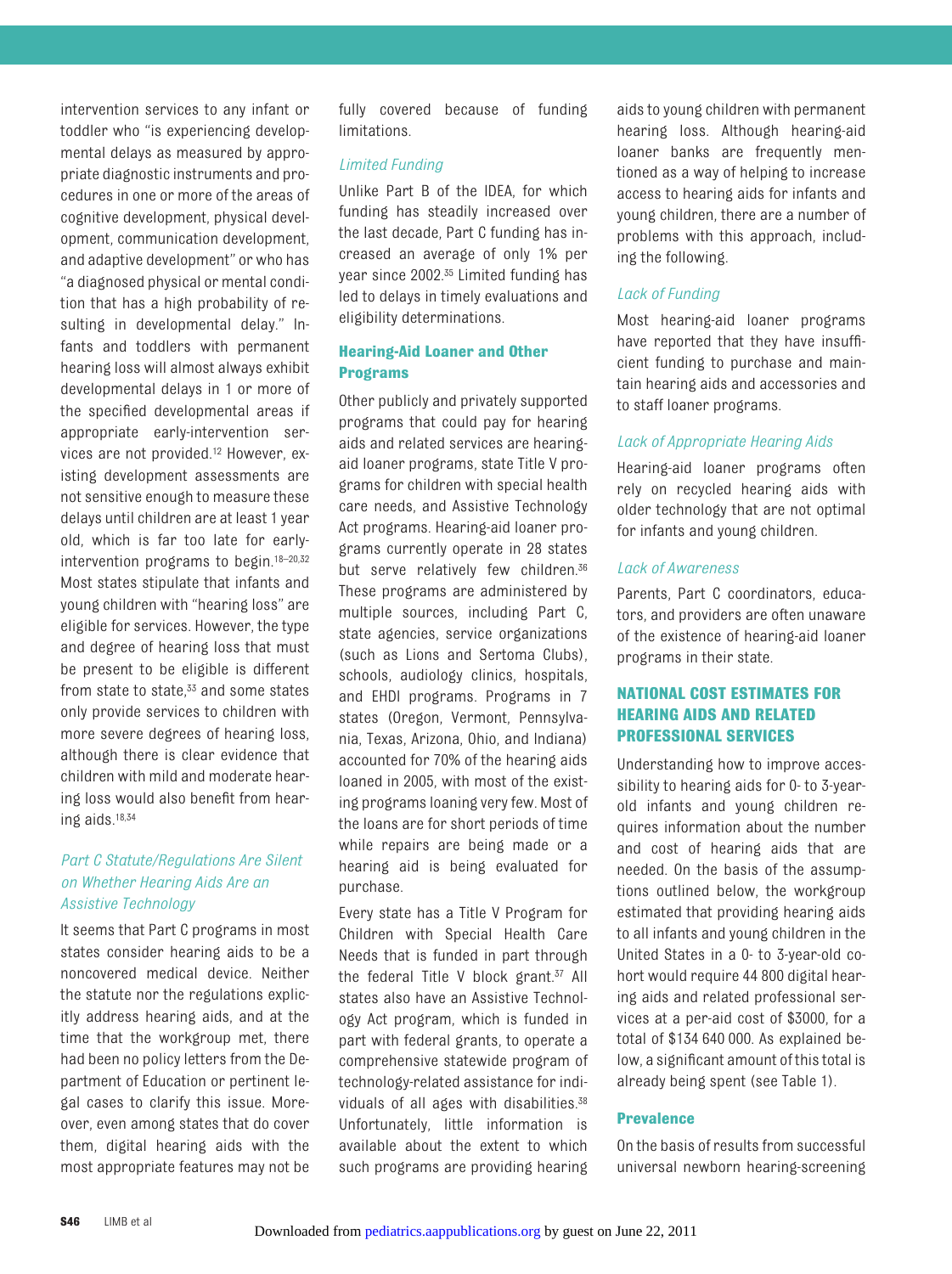**TABLE 1** Estimated Annual Number and Cost of Hearing Aids Needed for Infants and Young Children Aged 0 to 3 Years in the United States

| No. and Cost of Hearing Aids                                                                                 | Age             |             |              |              |                 |
|--------------------------------------------------------------------------------------------------------------|-----------------|-------------|--------------|--------------|-----------------|
|                                                                                                              | Newborn         | $1 - 12$ mo | $12 - 24$ mo | $24 - 36$ mo | Total           |
| Prevalence, per 1000                                                                                         | O               | 1.2         | 1.2          | 1.2          |                 |
| No. with bilateral hearing loss who need hearing aids (No. of<br>hearing aids required)                      | 9600 (19 200)   | 3840 (7680) | 3840 (7680)  | 3840 (7680)  | 21 120 (42 240) |
| No. with unilateral loss who need hearing aids (No. of<br>hearing aids required)                             | 1200 (1200)     | 480 (480)   | 480 (480)    | 480 (480)    | 2640 (2640)     |
| Total No. with unilateral and bilateral hearing loss who need<br>hearing aids (No. of hearing aids required) | 10 800 (20 400) | 4320 (8160) | 4320 (8160)  | 4320 (8160)  | 23 760 (44 880) |
| Total cost (at \$3000 per aid), \$                                                                           | 61 200 000      | 24 480 000  | 24 480 000   | 24 480 000   | 134 640 000     |

programs,  $\sim$ 3 per 1000 (or 12000) newborns per year have permanent hearing loss (which includes mild bilateral and unilateral hearing loss).39–41 By school age, the prevalence of hearing loss increases by threefold because of acquired and late-onset hearing loss resulting from trauma, noise exposure, infections such as meningitis and cytomegalovirus, and other hereditary and environmental causes.6 Thus, there would be an additional 1.2 cases of hearing loss per 1000 children for each age cohort from 0 to 12, 13 to 24, and 25 to 36 months.

# **Bilateral and Unilateral Hearing Loss**

The cost model assumes that 80% of infants and young children with hearing loss have bilateral loss and that each such child will receive 2 hearing aids. The remaining 20% have unilateral hearing loss and only half of them will require 1 hearing aid.<sup>3,4</sup>

#### **Take-up Rate**

It was assumed that all infants and young children with hearing loss are identified early and that all those who require hearing aids receive them. In other words, the model assumes that there will be no financing or distribution problems and that no families will decide not to use hearing aids for personal reasons. In addition, although many children with profound hearing loss will receive a cochlear implant, it was assumed that almost all children

will use hearing aids until they are given the implant at 12 months of age and will continue to use a hearing aid on the nonimplanted side.

# **Type of Hearing Aids, Accessories, and Related Professional Services**

The most appropriate hearing aids for infants and young children are behindthe-ear models with automatic feedback cancellation, multiple channels, expansion to reduce low-level noise, and wide dynamic range compression.<sup>7-10,42</sup> Accessories (eg, ear molds, pediatric earhooks, batteries, and cords) and related professional services (eg, assessment and evaluation, fitting and programming, and repairs) are also needed. The model assumes that infants and young children require more frequent professional services than adults because of the complexity and variation in their hearing loss.<sup>7</sup>

# **Cost of Hearing Aids, Accessories, and Related Services**

The per-aid cost for the hearing aid, accessories, and related professional services was estimated at \$3000 on the basis of fiscal impact statements from 2 states that assessed the cost of mandating private health insurance coverage for hearing aids.43 The hearing aid and accessories account for 60% (\$1800) of this total cost, and the related professional services account for the balance.<sup>44</sup>

# **FINANCING RECOMMENDATIONS FOR INCREASING ACCESS TO HEARING AIDS**

Financial barriers should not prevent any infant or young child with permanent hearing loss from obtaining hearing aids with appropriate features and related professional services. Four possible solutions are described below, including (1) Part C early-intervention programs, (2) Medicaid and the CHIP, (3) private health insurance mandates, and (4) expansion of hearing-aid loaner programs (which could be used as a supplement to any of the others).

#### **Part C Early-Intervention Program**

The federal Part C regulations should clarify that the definition of children with a diagnosed physical condition that has a high probability of resulting in developmental delay includes all children with a permanent hearing loss. It is also important to clarify that the definition of assistive technology<sup>45</sup> includes digital hearing aids with appropriate features needed by infants and young children with hearing loss. Part C may be able to reduce the costs of purchasing hearing aids by accessing the national contracts for hearing aids established by the Department of Veterans Affairs (VA). The VA negotiates discounts of up to 85% on the basis of volume purchasing.46

#### *Pros*

● Under this option, all infants and young children with permanent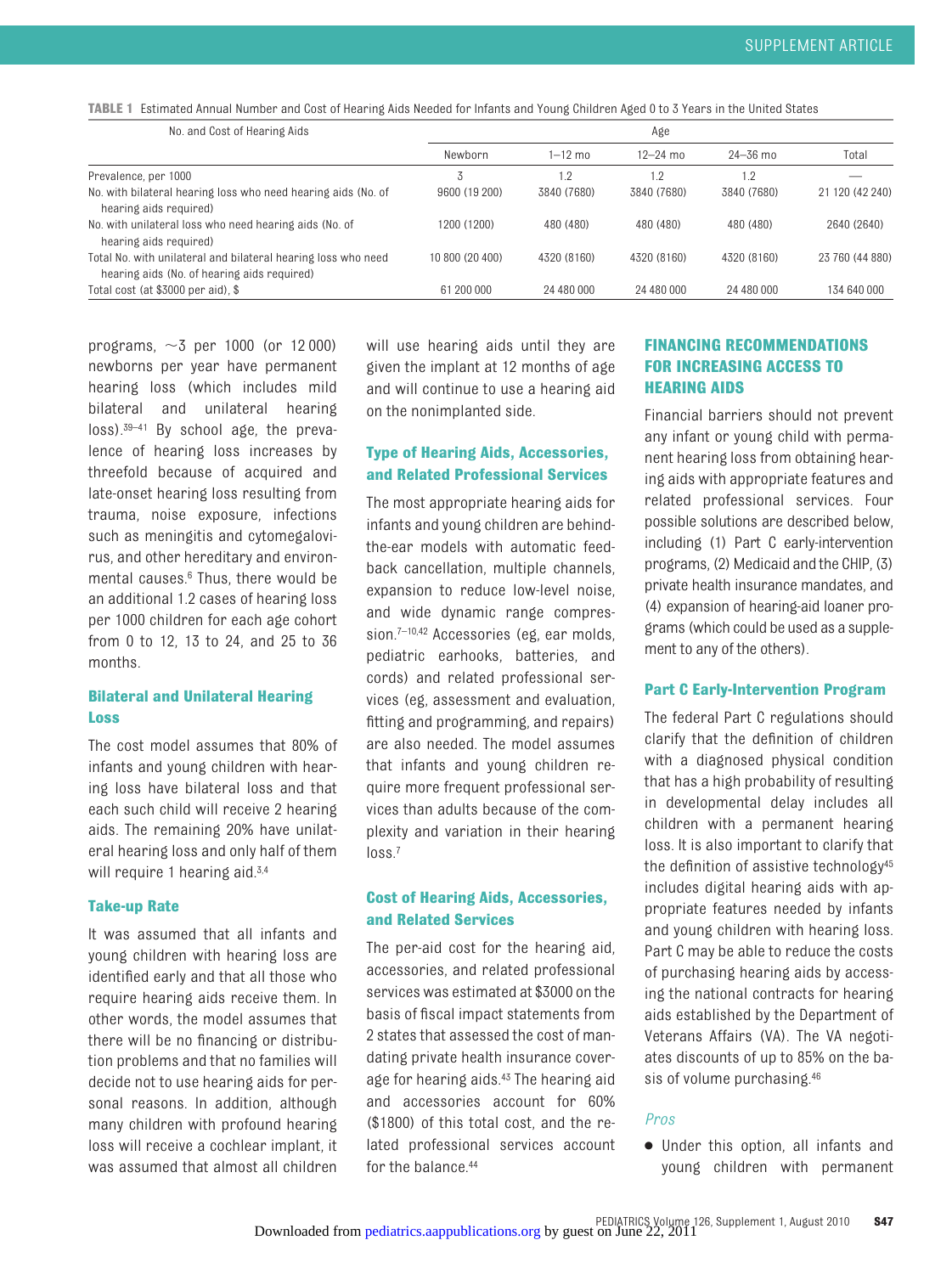hearing loss will have access to appropriate hearing aids and related services.

- Coverage of hearing aids and related professional services is consistent with the congressional intent for Part C "to enhance the development of infants and toddlers with disabilities, to minimize their potential for developmental delay. . .and to reduce the educational costs to our society, including our Nation's schools, by minimizing the need for special education and related services after infants and toddlers with disabilities reach school age."
- Coverage under Part C can significantly reduce the costs of future special education services needed by these children under Part B of the IDEA.17
- Timely and appropriate provision of hearing aids will facilitate and enhance the delivery of effective earlyintervention services.<sup>18-20</sup>
- Programs can require family contribution toward the cost of hearing aids and related professional services on the basis of income but cannot deny services if payment is not made.
- As a payer of last resort, Part C can draw on private and public insurance.
- The VA hearing-aid purchasing program is efficient and uniform across states, and bulk purchasing would yield huge cost savings to families and taxpayers.46 Part C has an existing nationwide infrastructure to support bulk purchasing.

#### *Cons*

- Full implementation will require additional funding.
- The Part C system is not consistently integrated with the medical service system.

● Accessing the VA national hearingaid contracts will require approval by the VA and additional provisions to ensure that the hearing aids offered under the contract are appropriate for infants and young children.

#### **Medicaid and CHIP Programs**

This option would require clarification that for nearly all infants and young children with hearing loss, digital hearing aids with appropriate features, not analog aids, are the medically necessary type of hearing aid required and are a mandatory benefit under Early and Periodic Screening, Diagnosis, and Treatment (EPSDT). Furthermore, reimbursement rates for digital hearing aids and related professional services should be increased to ensure full payment of the \$3000 bundled fee, and the timeliness of approving and paying for digital hearing aids for infants and young children needs to improve.

#### *Pros*

- More than half of all infants and young children with permanent hearing loss can benefit under this option.25
- Medicaid already mandates coverage of hearing aids and related professional services for infants and young children through EPSDT.

#### *Cons*

- The potential exists for slow and variable implementation by states.
- States have discretion to establish their own medical-necessity definitions and payment rates.
- Cooperation with Part C is required, and the level of collaboration among Part C, Medicaid, and managed care organizations is variable in states.
- In a small number of states, the CHIP either excludes coverage of hearing

aids or imposes coverage limitations or cost-sharing requirements.

#### **Private Health Insurance**

Under this option, legislative mandates could be passed in every state to require coverage of digital hearing aids and related professional services for infants and young children with permanent hearing loss.

# *Pros*

- Approximately 20% of infants and young children with permanent hearing loss can benefit from this option.
- The increase in premiums from adding a hearing-aid mandate for children is likely to be  $\leq$ 1%.<sup>43</sup>

# *Cons*

- This option would not cover all privately insured infants and young children, because self-insured plans are excluded from these types of mandates under the Employee Retirement Income Security Act of 1974 (ERISA).47
- State legislatures are becoming increasingly reluctant to require insurance mandates, and insurers and employers are likely to oppose mandates.
- Mandated benefits are not likely to cover the full cost of hearing aids, and cost-sharing requirements may make the cost of purchasing hearing aids prohibitive.
- This option requires separate implementation by each state.

# **Hearing-Aid Loaner Programs**

Hearing-aid loaner programs could be established in each state and operated by the Part C early-intervention program, Assistive Technology Act program, EHDI program, or other program with statewide capacity to provide for quick, short-term access to digital hearing aids.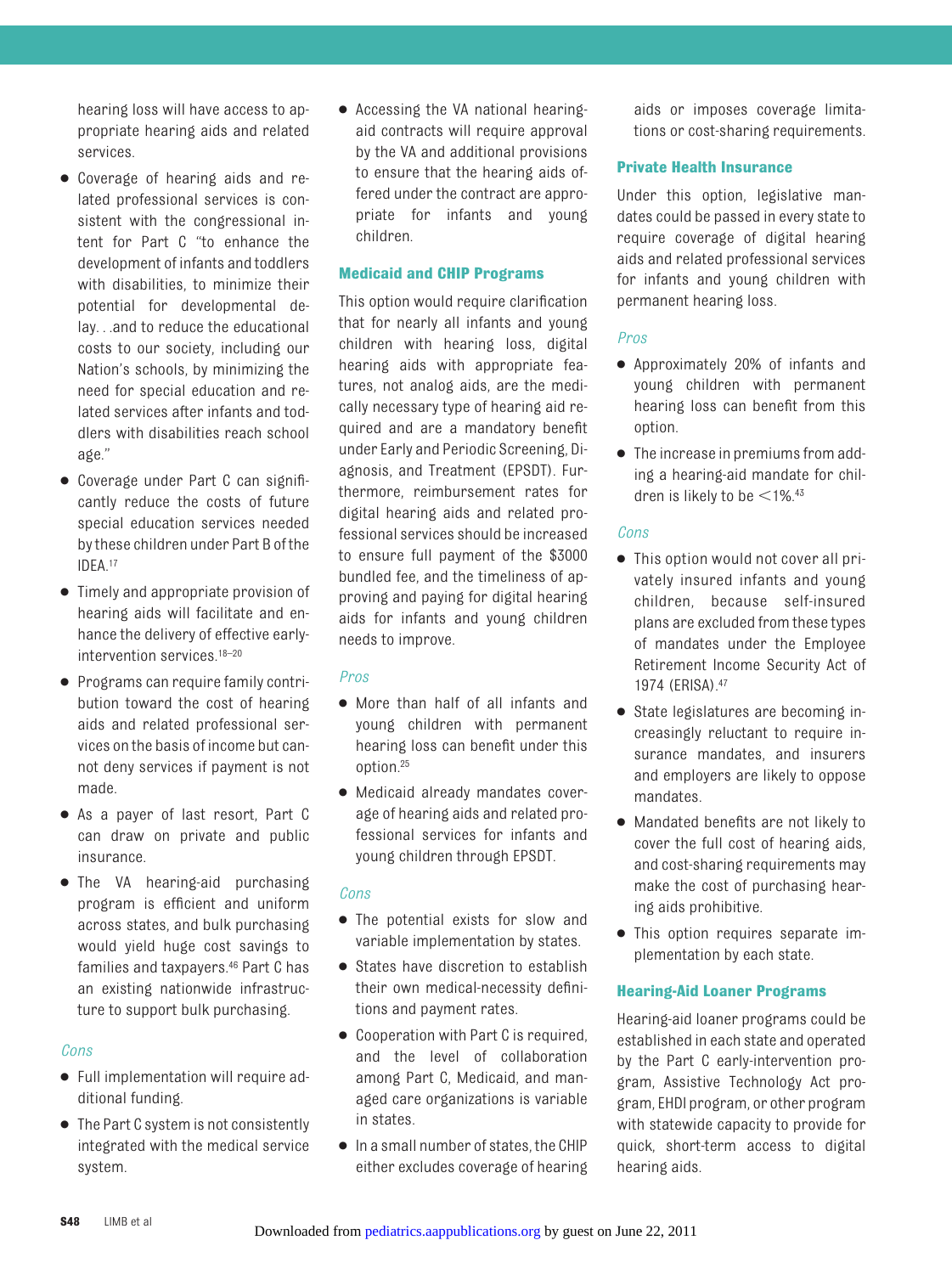#### *Pros*

- All infants and young children who need access to hearing aids while awaiting coverage under Part C, Medicaid, the CHIP, or private health insurance can benefit.
- The legal authority already exists to administer hearing-aid loaner programs through Part C, Assistive Technology Act, or EHDI programs.
- The costs of administering a statewide hearing-aid loaner program are relatively low.

#### *Cons*

- New funding would be required, because few existing loaner programs currently operate statewide.
- The program would be most effective if it were enacted in conjunction with another option.

### **CONCLUSIONS**

Hearing loss is one of the most common birth defects in the United States. Although impressive strides have been made in screening all newborns for hearing loss, more progress is needed to ensure that infants and young children with hearing loss receive timely evaluation and treatment, including hearing aids. Delays in treatment are especially problematic for infants and young children who are at a critical stage in developing communication and social skills. Even brief delays can result in significant problems with language acquisition, cognition, academic achievement, and social-emotional development and can lead to substantial societal costs.

Current financing arrangements for hearing aids are not adequate for 0- to 3-year-old children with hearing loss. Lack of coverage through private health insurance plans, restrictive eligibility and coverage under states' early-intervention programs, medicalnecessity restrictions and low reimbursement rates in many Medicaid

and CHIP programs, and limited availability of hearing-aid loaner programs are the main financial barriers that impede access to hearing aids for infants and young children.

The Children's Audiology Financing Work Group estimated that in a given year,  $\sim$ 24 000 0- to 3-year-old children in the United States need a hearing aid. The total cost of providing appropriate hearing aids and related services to these infants and young children would be approximately \$134.6 million per year, much of which is already being spent through EPSDT, Part C programs, and private insurance. The total cost estimate is based on several key assumptions: (1) that the prevalence of permanent congenital hearing loss among newborns is 3 per 1000 and that an additional 1.2 per 1000 acquire late-onset hearing loss for each year between 0 and 36 months of age; (2) that 1 pair of hearing aids is required up to the age of 3 years for children with bilateral loss and 1 aid is required for those with unilateral loss; and (3) that the per-aid cost for a digital hearing aid with features needed by children, accessories, and related professional services is \$3000.

Providing hearing aids and related professional services to this young population will likely yield significant future cost savings, most particularly for the special education system. The lifetime economic cost of permanent hearing loss in children in terms of special education expenditures, direct medical costs, and lost productivity is estimated to be more than \$400 000 per child.17

The Children's Audiology Financing Workgroup concluded that the option with the most potential to eliminate financial access barriers for all infants and young children with hearing loss is to clarify that under the Part C regulations, all infants and young children with permanent hearing loss are eligible for services and also clarify that the definition of assistive technology includes digital hearing aids with appropriate features as needed by infants and young children with hearing loss. The workgroup also recommended that Part C programs explore the possibility of accessing national purchasing contracts that have been established by the VA to reduce the cost of purchasing hearing aids. It is important to note that although new funding would be required to implement this option, Part C would not have to bear the full financial burden of this program expansion because it could draw on public and private insurance sources. Establishing loaner programs in every state in tandem with the Part C policy option would further increase access to hearing aids by providing short-term availability for infants and young children who are awaiting coverage from a public or private source. Other policy options for improving private insurance, Medicaid, and the CHIP, although useful, would not benefit as many infants and young children.

Remarkable progress has been made in the last decade in identifying infants with hearing loss; comparable efforts will be needed in the next decade to ensure that they receive the necessary intervention and treatment services, including high-quality hearing aids and related professional services.

#### **ACKNOWLEDGMENTS**

The work reported in this article was funded in part by the US Department of Health and Human Services, Health Resources and Services Administration, Maternal and Child Health Bureau, under cooperative agreement U52MC04391 with the National Center for Hearing Assessment and Management at Utah State University.

Appreciation is expressed to the members of the Children's Audiology Fi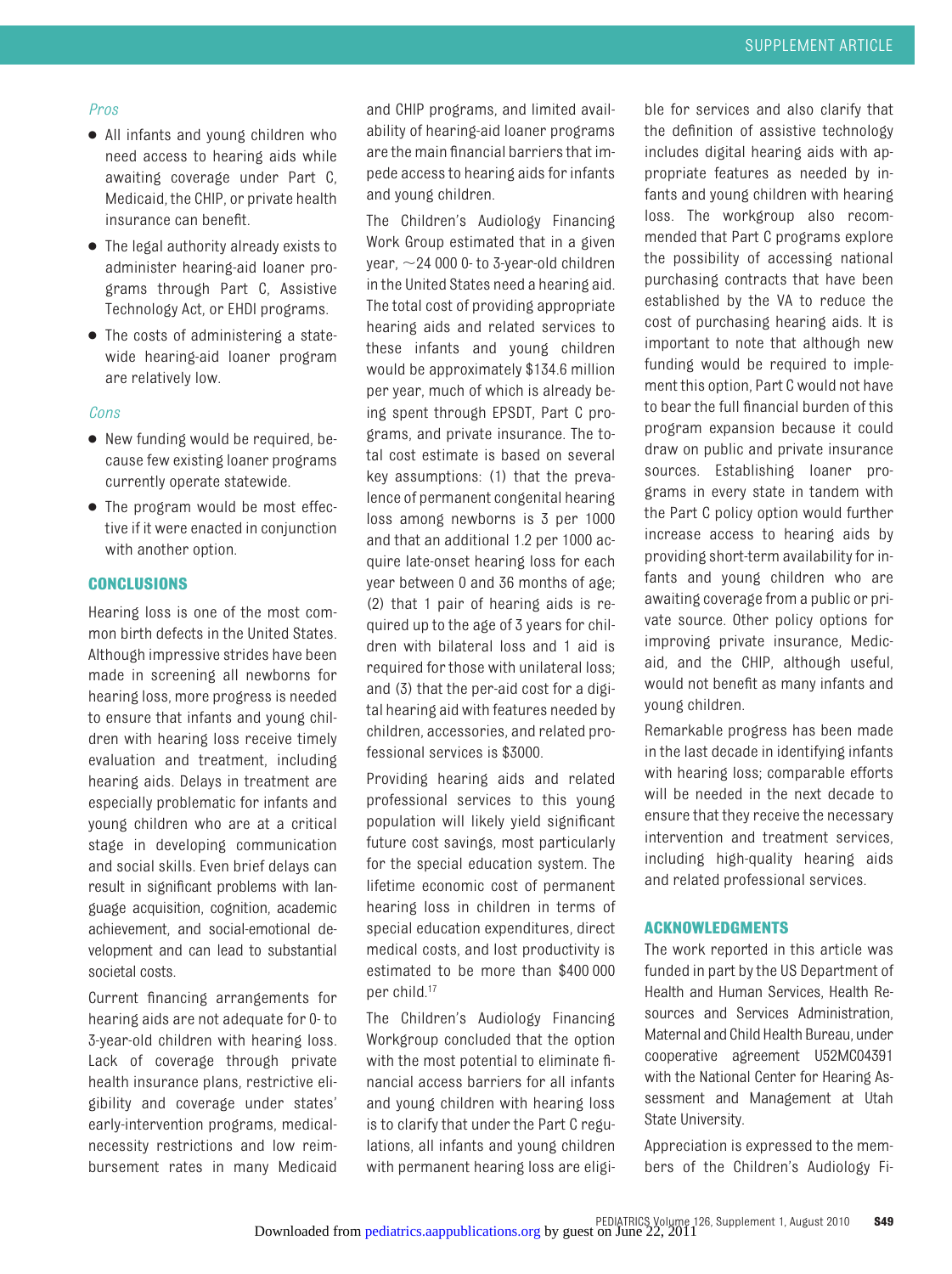nancing Work Group, including Irene Forsman (Newborn Hearing Screening and Intervention Program, Maternal and Child Health Bureau, Health Resources and Services Administration, Rockville MD), Lucille Beck (Audiology and Speech Pathology Service, VA Medical Center, Washington, DC), Phil Bongiorno (American Academy of Audiology, Reston, VA), Charlie Diggs (deceased) (American Speech-Language-Hearing Association, Rockville, MD), Terry Foust (Intermountain Health Care, Salt Lake City, UT), Ronald Hager (National Assistive Technology Advocacy Project, Neighborhood Legal Services, Buffalo, NY), Robert Hall

#### **REFERENCES**

- 1. Office of Disease Prevention and Health Promotion. Healthy People. Available at: www. healthypeople.gov. Accessed June 4, 2009
- 2. Marge DK, Marge M. *Beyond Newborn Hearing Screening: Meeting the Educational and Health Care Needs of Infants and Young Children With Hearing Loss in America.* Report of the National Consensus Conference on Effective Educational and Health Care Interventions for Infants and Young Children With Hearing Loss, September 10-12, 2004. Syracuse, New York, NY: Department of Physical Medicine and Rehabilitation, SUNY Upstate Medical University; 2005
- 3. National Center for Hearing Assessment and Management. Obstacles results. Available at: www.infanthearing.org/survey/ 2004statesurvey/results-obstacles.html. Accessed June 4, 2009
- 4. American Academy of Pediatrics, Medical Home Initiatives for Children With Special Needs Project Advisory Committee. The medical home. *Pediatrics.* 2002;110(1): 184 –186
- 5. American Speech-Language-Hearing Association. Hearing screening. Available at: www.asha.org/public/hearing/testing. Accessed June 4, 2009
- 6. American Speech-Language-Hearing Association. Guidelines for audiology services in the schools. *ASHA.* 1993;35(3 suppl 10):  $24 - 32$
- 7. Pittman AL, Stelmachowicz PG. Hearing loss in children and adults: audiometric configuration, asymmetry, and progression. *Ear Hear.* 2003;24(3):198 –205
- 8. Stelmachowicz PG, Hoover BM, Lewis DE, Kortekaas RW, Pittman AL. The relation be-

(American Academy of Pediatrics, Washington, DC), Judy Harrison (Alexander Graham Bell Association for the Deaf, Washington, DC), Mary Jones (Children's Developmental Services, State Department of Health and Welfare, Boise, ID), Kathryn Kushner (National Institute for Health Care Management, Washington, DC), Sara Blair Lake (American Board of Audiology, Reston, VA), Hailey Meyer Liechty (parent, Lindon, UT), Michael Marge (Office of Disabilities' Work Group, Department of Health and Human Services, Washington, DC), Laura Matthews (National Governors Association's Center for Best Practices, Washington, DC), Bar-

tween stimulus context, speech audibility, and perception for normal-hearing and hearing-impaired children. *J Speech Lang Hear Res.* 2000;43(4):902–914

- 9. Dillon H. *Hearing Aids*. New York, NY: Thieme; 2001
- 10. Pittman AL, Stelmachowicz PG, Lewis DE, Hoover BM. Spectral characteristics of speech at the ear: implications for amplification in children. *J Speech Lang Hear Res.* 2003;46(3):649 – 657
- 11. American Academy of Audiology. Pediatric amplification protocol. Available at: www. audiology.org/resources/documentlibrary/ Documents/pedamp.pdf. Accessed June 4, 2009
- 12. American Academy of Pediatrics, Joint Committee on Infant Hearing. Year 2007 position statement: principles and guidelines for Early Hearing Detection and Intervention programs. *Pediatrics.* 2007;120(4):898 –921
- 13. Karchmer M. *Deaf Children in America*. San Diego, CA: College Hill; 1986
- 14. Bess FH, Tharpe AM. Unilateral hearing impairment in children. *Pediatrics.* 1984; 74(2):206 –216
- 15. Oyler RF, Oyler AL, Matkin ND. Unilateral hearing loss demographics and educational impact. *Lang Speech Hear Serv Sch.* 1988;19(2):201–210
- 16. Chambers JG, Shkolnik J, Perez M. Total expenditures for students with disabilities, 1999 –2000: spending variation by disability. Available at: www.eric.ed.gov/ERICWebPortal/ contentdelivery/servlet/ERICServlet?accno ED481398. Accessed June 4, 2009
- 17. Honeycutt A, Dunlap L, Chen H, al Homsi G,

bara McMullan (MassHealth, Boston, MA), Jo Merrill (March of Dimes Birth Defects Foundation, White Plains, NY), Lylis Olsen (Hear for Kids, The Ear Foundation of Arizona, Phoenix, AZ), Wendy Osterling (Primary Medical Center, Salt Lake City, UT), Annette Reichman (Office of Special Education and Rehabilitative Services, Department of Education, Washington, DC), Teri Salus (American Academy of Pediatrics, Elk Grove Village, IL), Karl R. White (National Center for Hearing Assessment and Management, Utah State University, Logan, UT), and Susan Wiley (Cincinnati Children's Hospital Medical Center, Cincinnati, OH).

Grosse S. Economic costs associated with mental retardation, cerebral palsy, hearing loss, and vision impairment: United States. *MMWR Morb Mortal Wkly Rep.* 2006;55(32): 881

- 18. Yoshinaga-Itano C. Early intervention after universal neonatal hearing screening: impact on outcomes. *Ment Retard Dev Disabil Res Rev.* 2003;9(4):252–266
- 19. Moeller MP. Early intervention and language development in children who are deaf and hard of hearing. *Pediatrics.* 2000; 106(3). Available at: www.pediatrics.org/ cgi/content/full/106/3/e43
- 20. McCann DC, Worsfold S, Law CM, et al. Reading and communication skills after universal newborn screening for permanent childhood hearing impairment. *Arch Dis Child.* 2009;94(4):293–297
- 21. Shulman S, Besculides M, Saltzman A, Ireys H, White KR, Forsman I. Evaluation of the universal newborn hearing screening and intervention program. *Pediatrics.* 2010;126(2 suppl 1). Available at: www.pediatrics.org/cgi/content/ full/126/2/Supplement\_1/S19
- 22. Russ SA, Hanna D, DesGeorges J, Forsman I. Improving follow-up to newborn hearing screening: a learning-collaborative experience. *Pediatrics.* 2010;126(2 suppl 1). Available at: www.pediatrics.org/cgi/content/ full/126/2/Supplement-1/S59
- 23. Spivak L, Sokol H, Auerbach C, Gershkovich S. Newborn hearing screening follow-up: factors affecting hearing aid fitting by six months of age. *Am J Audiol.* 2009;18(1): 24 –33
- 24. Liu CL, Farrell J, MacNeil JR, Stone S, Barfield W. Evaluating loss to follow-up in new-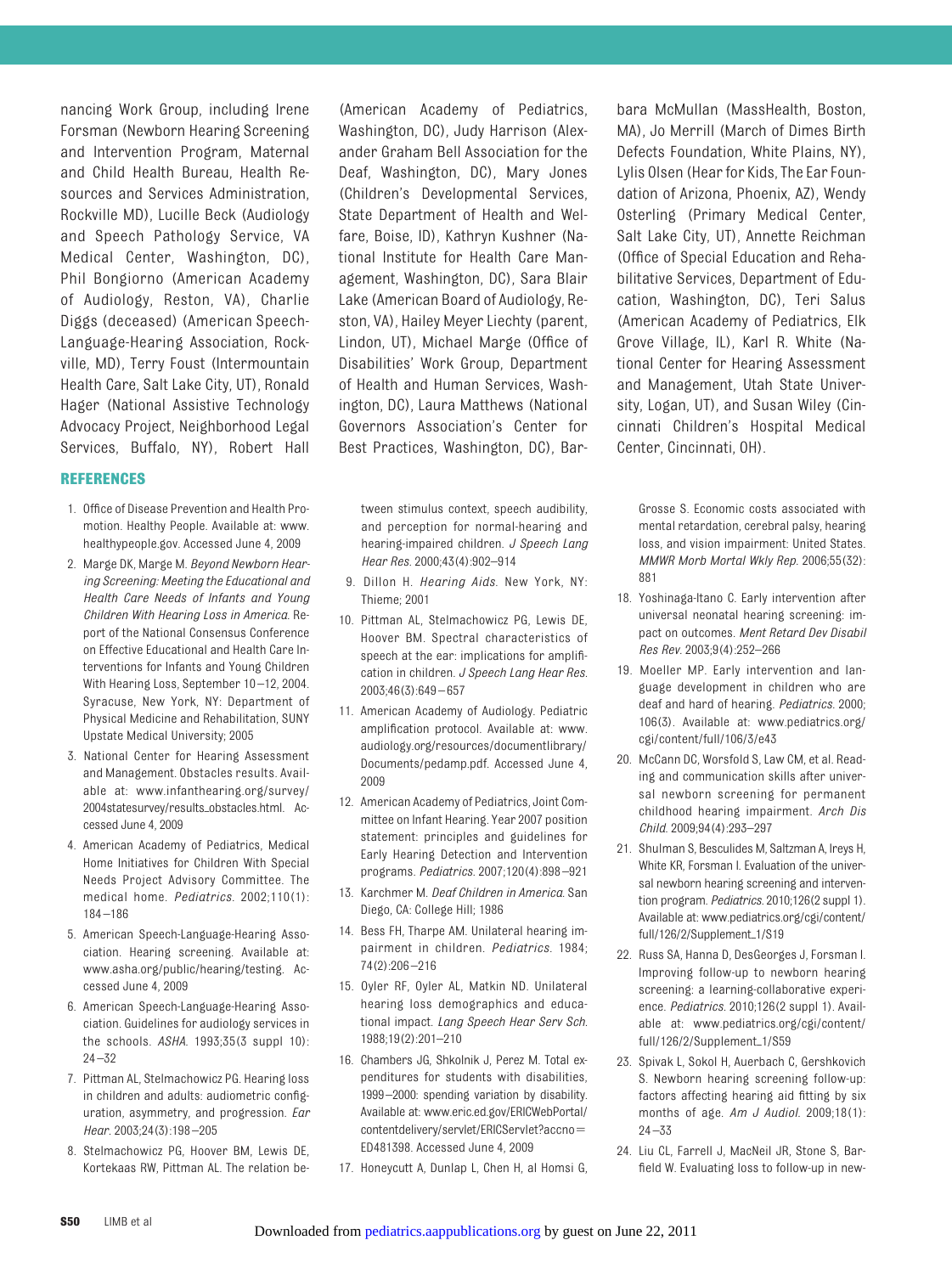born hearing screening in Massachusetts. *Pediatrics.* 2008;121(2). Available at: www. pediatrics.org/cgi/content/full/121/2/e335

- 25. American Academy of Pediatrics. Fact sheet: children's health insurance. Available at: www.aap.org/research/factsheet. pdf. Accessed August 20, 2009
- 26. Kaye N, Pernice C, Cullen A. *Charting SCHIP III: An Analysis of the Third Comprehensive Survey of State Children's Health Insurance Programs*. Portland, ME: National Academy for State Health Policy; 2006
- 27. McManus MA, Levtov R, White KR, Forsman I, Foust T, Thompson M. Medicaid reimbursement of hearing services for infants and young children. *Pediatrics.* 2010;126(2 suppl 1). Available at: www.pediatrics.org/cgi/ content/full/126/2/Supplement\_1/S34
- 28. US Department of Labor. Occupational outlook handbook, 2008 –2009 edition. Available at: www.bls.gov/oco/ocos085.htm. Accessed June 4, 2009
- 29. Olson LM, Suk-fong ST, Newacheck PW. Children in the United States with discontinuous health insurance coverage. *N Engl J Med.* 2005;353(4):382–391
- 30. Rhoades E, Powell K. Paying to hear: an online poll. *Hear Loss.* 2002;23(4):23–27. Available at: www.listen-up.org/dnload3/shhhpoll.pdf. Accessed June 4, 2009
- 31. Fox HB, McManus MA, Reichman MB. *The Strengths and Weaknesses of Private Health Insurance Coverage for Children With Special Health Care Needs*. Washington, DC: Maternal and Child Health Policy Research Center, DHHS; 2002
- 32. Kral A, Tillein J. Brain plasticity under co-

chlear implant stimulation. *Adv Otorhinolaryngol.* 2006;64:89 –108

- 33. National Center for Hearing Assessment and Management. Part C early intervention eligibility for infants and toddlers with hearing loss. Available at: www.infanthearing.org/ earlyintervention/eligibility.pdf. Accessed June 4, 2009
- 34. White KR, Muñoz K. Screening. Semin Hear. 2008;29(02):149 –158
- 35. White KR. Early intervention for children with permanent hearing loss: finishing the EHDI revolution. *Volta Rev.* 2007;106(3): 237–258
- 36. National Center for Hearing Assessment and Management. Hearing aid loaner programs for infants and toddlers with hearing loss. Available at: www.infanthearing.org/ earlyintervention/loaner-programs.pdf. Accessed June 4, 2009
- 37. Maternal and Child Health Bureau. State contacts. Available at: www.infanthearing. org/CSHCN-Directory. Accessed June 4, 2009
- 38. US Department of Education. Assistive technology. Available at: www.ed.gov/policy/gen/ guid/assistivetech.html. Accessed June 4, 2009
- 39. National Center for Hearing Assessment and Management. Universal newborn hearing screening: issues and evidence. Available at: www.infanthearing.org/summary. Accessed June 5, 2009
- 40. Mehl AL, Thomson V. The Colorado newborn hearing screening project, 1992–1999: on the threshold of effective population-based universal newborn hearing screening. *Pedi-*

*atrics.* 2002;109(1). Available at: www. pediatrics.org/cgi/content/full/109/1/e7

- 41. Commonwealth of Massachusetts. Universal newborn hearing screening program: 2004 annual report. Available at: www.mass. gov/Eeohhs2/docs/dph/com-health/pregonewborn/hear-screen-04-report.pdf. Accessed June 5, 2009
- 42. Palmer CV, Grimes AM. Effectiveness of signal processing strategies for the pediatric population: a systematic review of the evidence. *J Am Acad Audiol.* 2005;16(7): 505–514
- 43. Bender K, Fritchen B, Hooper M, et al. Report to the Joint Standing Committee on Insurance and Financial Services of the 121st Maine Legislature: review and evaluation of LD 1087, an Act to Require All Health Insurers to Cover the Cost of Hearing Aids. Available at: www.maine.gov/pfr/legislative/ documents/ld1087final.pdf. Accessed June 7, 2009
- 44. Kirkwood DH. Survey: dispensers fitted more hearing aids in 2005 at higher prices. *Hear J.* 2006;59(4):40
- 45. National Early Childhood Technical Assistance Center. Assistive technology overview. Available at: www.nectac.org/topics/ atech/overview.asp. Accessed June 5, 2009
- 46. Dennis K. VA hearing aid benefits. Available at: www.audiologyonline.com/askexpert/ display\_question.asp?question\_id=87. Accessed June 5, 2009
- 47. Fleishman CJ. ERISA law information. Available at: www.erisarights.com/infoerisa. htm. Accessed June 5, 2009